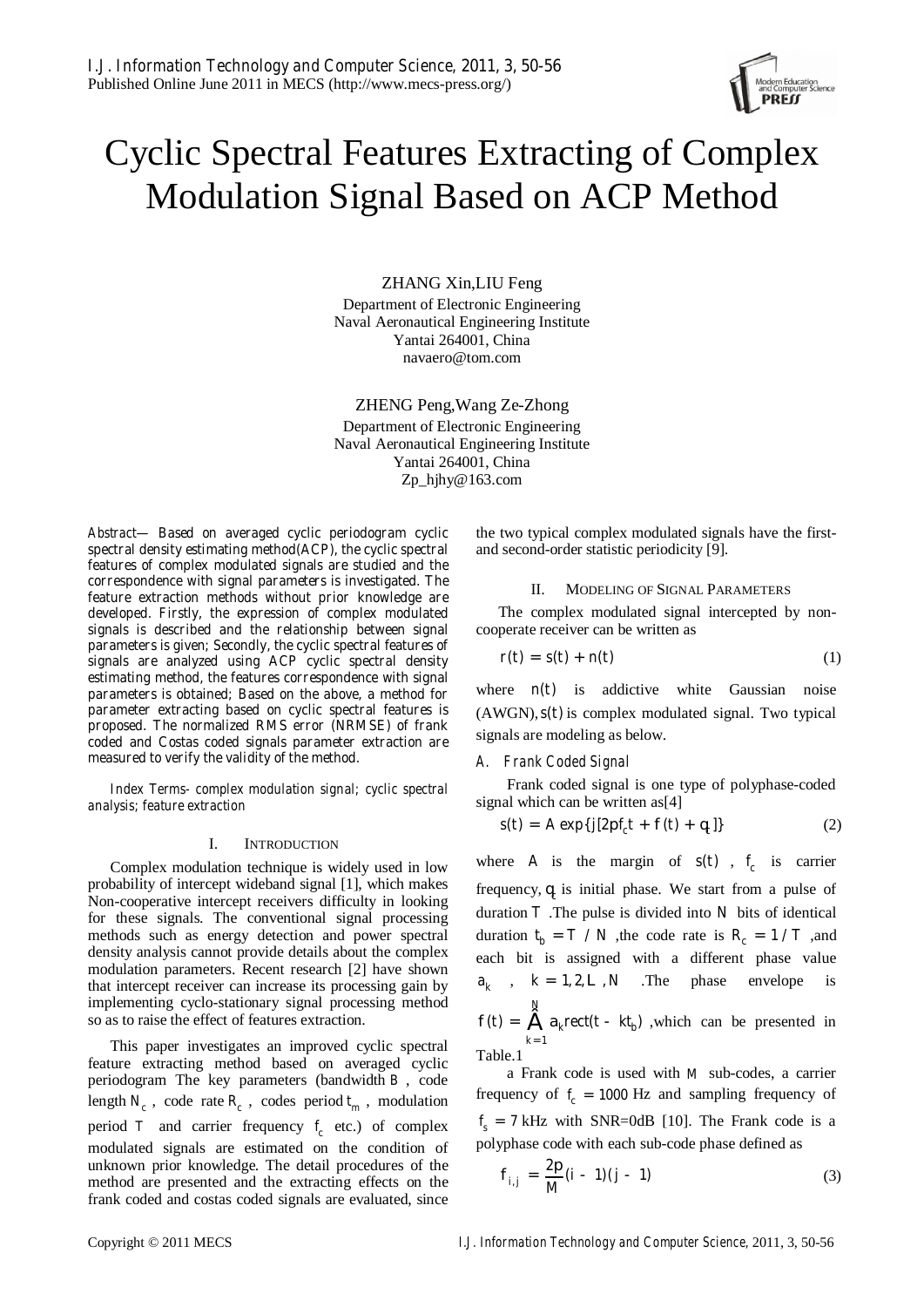where  $i = 1, 2, L M$ ,  $j = 1, 2, L M$ ,  $N_c = M^2$ . The number of codes is  $M$ , total code length is  $N_c$  and code period is  $t_m$  [11]. The ambiguity function of Frank coded signal can be written as

$$
\left| c_x(t, \mathbf{x}) \right| = A^2 \left| \sum_{m=-\infty}^{\infty} \left| g_n(t) \right| \middle| W_{\mathbf{x}}(t, \mathbf{x} + \frac{\mathbf{x}}{T}) \right| \tag{4}
$$

where

$$
g_n'(t) = \frac{1}{T} \mathbf{\hat{0}} \int_0^{T_0} \mathbf{\hat{A}}(t) \mathbf{\hat{A}}^* (t - t) e^{-t/2} P^{int/T} dt
$$
 (5)

$$
W_h(t, n) = \mathbf{0}_{\mathcal{L}^{\times}}^{\mathcal{L}} W_h(t) w_h^*(t - t) e^{-\beta pnt} dt \qquad (6)
$$

and

$$
x(t) = W_{\beta}(t) \times \mathcal{X}(t)
$$
 (7)

where  $\mathcal{H}(\lambda)$  is periodic extend of  $\mathcal{A}(\lambda)$ ,  $W_h(\lambda)$  is the window function with length *T* .Fig.1 shows the ambiguity function of 16 elements Frank coded signal.



Figure 1. Ambiguity function of 16 elements Frank coded signal



Figure 2. Zero-Doppler cut of 16 elements Frank coded signal AF

The zero-doppler cut AF of Frank coded signal is shown in Fig.2, which is also the autocorrelation function of Frank coded signal. The correlation function is zero for displacements of multiples of *M* since the rows of the Frank matrix are orthogonal. The autocorrelation has a magnitude of unity for displacement of one more or one less than multiples of *M* . The Frank code exhibits good properties of relatively low sidelobes.

## *B. Costas Coded Signal*

Costas coded signal is divided into *N* bits of identical duration  $t_{j} = T/N$ , the frequency code sequence is  $a = \{a_1, a_2, L, a_M\}$ , the code length is M. The complex envelop of Costas coded signal can be described as[6]

$$
u(t) = \frac{1}{\sqrt{Nt_b}} \sum_{m=1}^{M} u_m [t - (m-1)t_b]
$$
 (8)

where

$$
u_m(\lambda) = \frac{\frac{3}{4} \exp(\lambda p_m \lambda), \quad 0 \text{ if } \xi \neq 0}{10}
$$
 (9) elsewhere

and

$$
f_m = \frac{a_m}{t_b} \tag{10}
$$

The AF of Frank coded signal can be written as

$$
c(t, n) = \frac{1}{M} \sum_{m=1}^{M} \exp[\sqrt{2p(m-1)}mt_b\{\mathbf{F}_{mm}(t, n)\ + \hat{\mathbf{A}}_{m=1, m} \mathbf{F}_{mn}[t - (m-n)t_b, n]\} \qquad (11)
$$

where

$$
\mathbf{F}_{mn}(t, \mathbf{u}) = (1 - \frac{|t|}{t_b}) \frac{\sin a}{a} \exp(-jb - j2p f_n t), |t| \mathbf{\pounds} \mathbf{t}_b \qquad (12)
$$

$$
a = \mu(f_m - f_n - m)(t_b - |t|)
$$
 (13)

$$
b = p(f_m - f_n - m)(t_b + |t|)
$$
 (14)

Fig.3 shows the ambiguity function of 7 elements Costas coded signal.



Figure 3. Ambiguity function of 7 elements Costas coded signal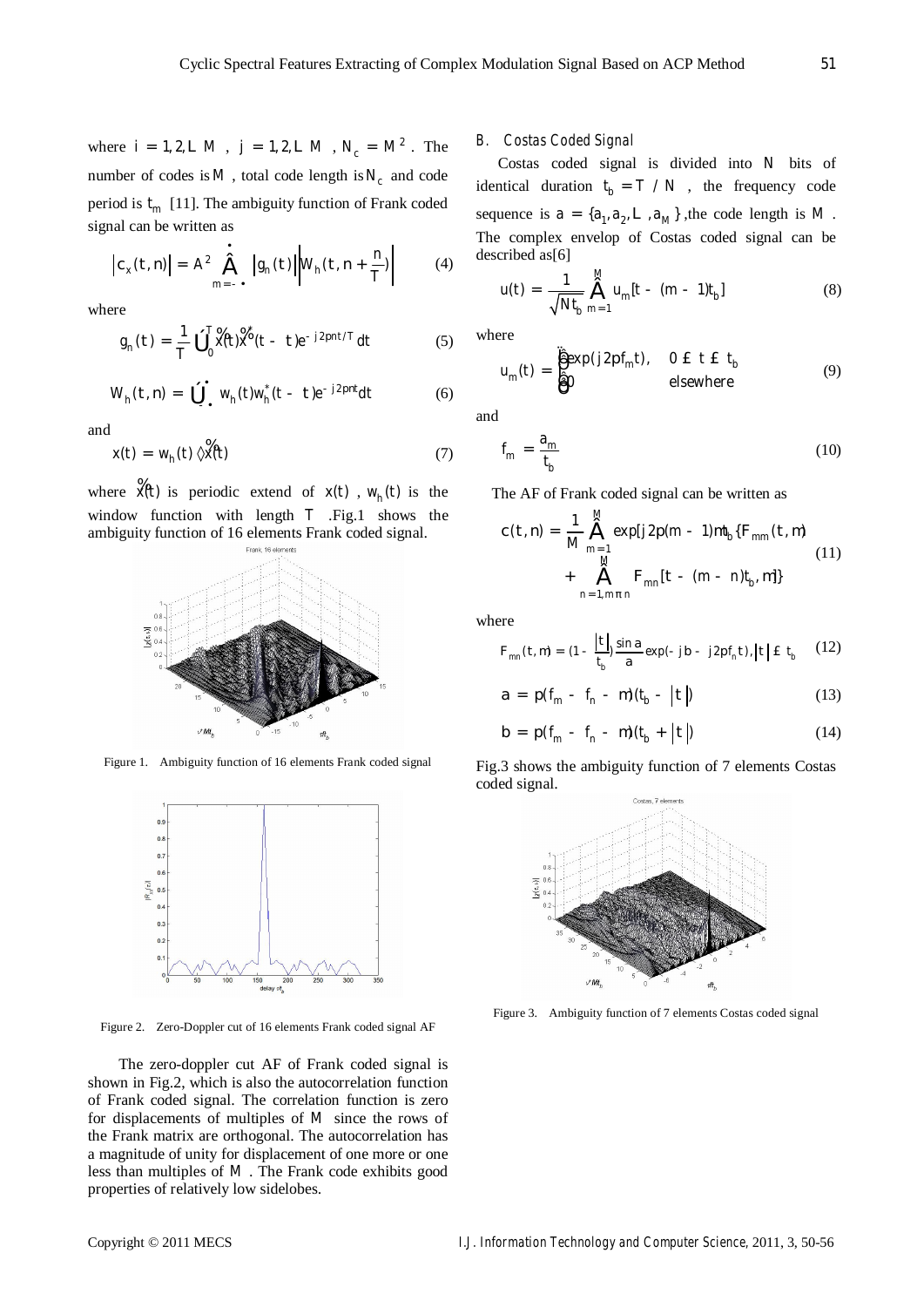

Figure 4. Zero-Doppler cut of 7 elements Costas coded signal AF

The zero-doppler cut AF of Costas coded signal is shown in Fig.4, which is also the autocorrelation function of Costas coded signal. We can conclude the first null is located at  $T / M^2 = t_b / M = t_b / 7$ . This implies that the pulse compression of a Costas signal is  $M^2$ . To reduce the sidelobe pedestal, *M* will have to be increased. Besides, the value  $M / t_b$  is approximately the spectral width of the Costas signal[6].

We can summarize both Frank and Costas coded signals' parameters and the interrelationship among them like:

$$
B = 1 / t_b
$$
  
\n
$$
T = N \times t_b
$$
  
\n
$$
R_c = 1 / T
$$
\n(15)

in Frank coded signal and

$$
B = M / t_b
$$
  
\n
$$
T = N \times t_b
$$
  
\n
$$
R_c = 1 / T
$$
\n(16)

# III. CYCLIC SPECTRAL FEATURES BASE ON ACP **METHOD**

## *A. A General Quadratic Form of ACP Method*

Given an finite length signal sequence  $\{X[n]\}_{n=0}^{L-1}$ , any non-parametric estimator  $\mathcal{S}_{2X}(f, a, b)$  of the cyclic spectrum  $S_{2k}(f, a)$  can be deduced from the general quadratic form[7].

$$
\begin{aligned} \hat{S}_{2X}(f, a, L) &= \mathbf{D} \dot{\mathbf{A}} L - \mathbf{1} \dot{\mathbf{A}} \mathbf{Q}_L[\mu, q] X[\mu] \\ &= 0 \qquad \qquad \downarrow = 0 \qquad \qquad \downarrow = 0 \qquad \qquad \downarrow = 0 \qquad \qquad \downarrow = 0 \qquad \downarrow = 0 \qquad \downarrow = 0 \qquad \downarrow = 0 \qquad \downarrow = 0 \qquad \downarrow = 0 \qquad \downarrow = 0 \qquad \downarrow = 0 \qquad \downarrow = 0 \qquad \downarrow = 0 \qquad \downarrow = 0 \qquad \downarrow = 0 \qquad \downarrow = 0 \qquad \downarrow = 0 \qquad \downarrow = 0 \qquad \downarrow = 0 \qquad \downarrow = 0 \qquad \downarrow = 0 \qquad \downarrow = 0 \qquad \downarrow = 0 \qquad \downarrow = 0 \qquad \downarrow = 0 \qquad \downarrow = 0 \qquad \downarrow = 0 \qquad \downarrow = 0 \qquad \downarrow = 0 \qquad \downarrow = 0 \qquad \downarrow = 0 \qquad \downarrow = 0 \qquad \downarrow = 0 \qquad \downarrow = 0 \qquad \downarrow = 0 \qquad \downarrow = 0 \qquad \downarrow = 0 \qquad \downarrow = 0 \qquad \downarrow = 0 \qquad \downarrow = 0 \qquad \downarrow = 0 \qquad \downarrow = 0 \qquad \downarrow = 0 \qquad \downarrow = 0 \qquad \downarrow = 0 \qquad \downarrow = 0 \qquad \downarrow = 0 \qquad \downarrow = 0 \qquad \downarrow = 0 \qquad \downarrow = 0 \qquad \downarrow = 0 \qquad \downarrow = 0 \qquad \downarrow = 0 \qquad \downarrow = 0 \qquad \downarrow = 0 \qquad \downarrow = 0 \qquad \downarrow = 0 \qquad \downarrow = 0 \qquad \downarrow = 0 \qquad \downarrow = 0 \qquad \downarrow = 0 \qquad \downarrow = 0 \qquad \downarrow = 0 \qquad \downarrow = 0 \qquad \downarrow = 0 \qquad \downarrow = 0 \qquad \downarrow = 0 \qquad \downarrow = 0 \qquad \downarrow = 0 \qquad \downarrow = 0 \qquad \downarrow = 0 \qquad \downarrow = 0 \qquad \downarrow = 0 \qquad \downarrow = 0 \qquad \downarrow
$$

where  $Q_L$  is a suitably chosen positive semi-definite kernel such as to preserve the interpretation of  $S_{2X}(f, a, L)$  as a power density and in particular  $\oint_{2\lambda} f(f, a, L)$ <sup>3</sup> 0 for  $a = 0$ . The double Discrete Time Fourier Transform (DTFT) of kernel  $Q_L$  which can be used as  $y(1, h)$ 

$$
y_L(\lambda, \mathbf{\hat{n}}) = \mathbf{D}^2 \dot{\mathbf{\hat{a}}} \dot{\mathbf{\hat{a}}} Q_L(\mathbf{\hat{\mu}}, \mathbf{\hat{q}}) e^{-\lambda^2 \mathbf{\hat{\mu}}^2 (\mathbf{\hat{\mu}} - \mathbf{\hat{q}}) \mathbf{D} e^{-\lambda^2 \mathbf{\hat{\mu}} \mathbf{\hat{\mu}} \mathbf{D}}} \quad (18)
$$

Different kernel  $Q<sub>L</sub>$  result in different spectral estimators. Let  $\{ \boldsymbol{\mu}[\boldsymbol{n}] \}_{n=0}^{N_w - 1}$  be a positive and smooth  $N_w$ -long datawindows and let  $W_k[n] = w[n - kR]$  be its shifted version by *R* samples. Then the double DTFT of kernel  $Q<sub>r</sub>$  is

$$
y(l, h) = D^2 \dot{\mathbf{a}} \dot{\mathbf{a}} \partial_{l} \rho_{l} \rho_{l} \dot{\mathbf{a}}^{p/l} (\rho \dot{\mathbf{a}})^{\beta} \dot{\mathbf{a}}^{l} \rho_{l} \dot{\mathbf{a}}^{p/l} (\rho \dot{\mathbf{a}})^{\beta} \dot{\mathbf{a}}^{l} \dot{\mathbf{a}}^{l} (\rho \dot{\mathbf{a}})^{\beta}
$$
\n
$$
= W(l)W(l - h)^* D_K^{\text{AD}}(\dot{\mathbf{a}})^{\beta} \dot{\mathbf{a}}^{l} (\dot{\mathbf{a}})^{\beta}
$$
\n
$$
(19)
$$

with  $W(A)$  the DTFT of  $W[A]$  and  $D_K^{R}}(I) = \frac{1}{K} \frac{\sin(\rho/R)L)}{\sin(\rho/R)}$  $K \sin(\rho / K)$  $P(P) = \frac{1}{K} \frac{\sin(\rho/R) L}{\sin(\rho/R)}$ .

The averaged cyclic periodogram is obtained by introducing (19) into (17)

$$
\hat{S}_{2X}(f, a, L) = \frac{1}{A D} \sum_{k=1}^{K} X_{N_w}^{(k)}(f + \overline{b} a) X_{N_w}^{(k)}(f - b a)^*(20)
$$

with 
$$
X_{N_{\mu}}^{kA}(f) = D \prod_{n=R}^{R+N_{\mu}-1} W_{k}[n]x[n]e^{-r/2p/n}
$$
 the

short-time DTFT of the  $\mathbf{A}^{\mathbf{h}}$  weighted sequence  $\{W_k[n]x[n]\}_{n=R}^{R+N_w-1}$  and

 $K = \frac{\hat{\mathbf{g}}}{\mathbf{g}}(Z - N_w) / R_{\mathbf{u}}^{\mathbf{u}} + 1$  .Formula(20) can be very efficiently implemented since the parallel two liner FFT processing faster than double DTFT in (17).Imposing  $N_w$  to be a power of 2, the ACP method is more efficient. In practice application, we can use the modulo[8] cyclic spectrum density function (or the modulus square) after the method of integration along the frequency axis, that is defined by spectral correlation model function of the marginal distribution cycle frequency.

$$
P_s(a, L) = \hat{\mathbf{0}}_{-\mathbf{Y}}^{\dagger} \left| \hat{S}_{2X}(f, a, L) \right| df \tag{21}
$$

This reduces the frequency of the same cycle phase between different frequency spectral of random phase cancellation, concentration energy, highlighting the relative intensity of spectral lines, improving the detection probability and estimation accuracy.

## *B. Cyclic Spectral Features of Frank Coded Signal*

The ACP method estimation results of a Frank coded signal are shown in Fig.5 and Fig.6, which represent signal parameters in bi-frequency plane respectively. Fig.1 illustrates the measurement of  $f_c$  and  $\vec{B}$ ; Fig.2 illustrates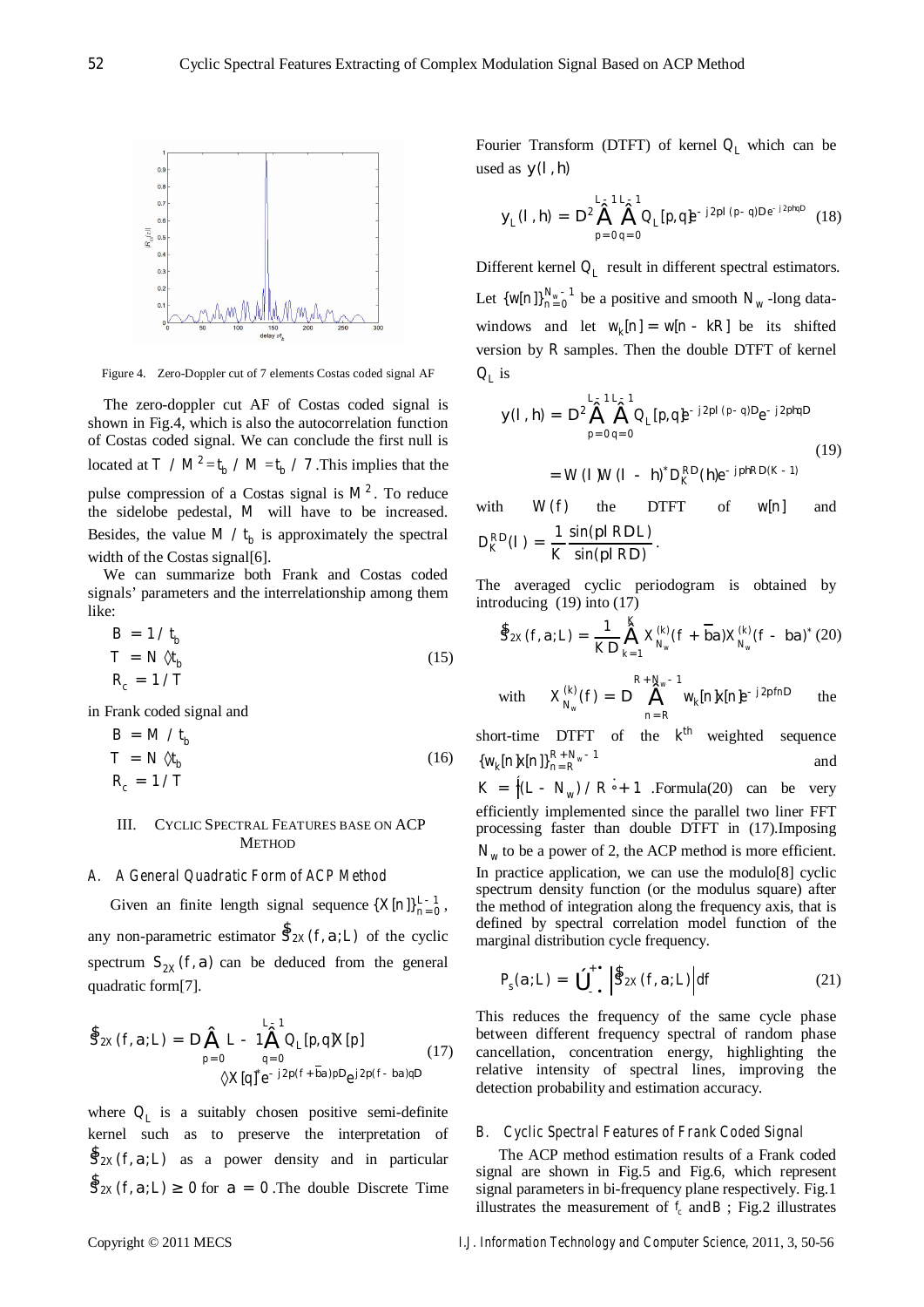the measurement of  $I_c$  and  $R_c$  [14]. In Fig.5, we can get *B* by measuring the distance of coordinates of peak value on frequency axis, namely  $B = 1000$  Hz, and get carrier frequency by projecting the peak value of support area on cyclic frequency axis, namely  $f_c = F_c / 2$ ; In Fig.6, we can get  $\mathbb{R}_c$  by measuring the distance between main and sub- support areas on cyclic frequency axis. We can calculated more parameters in the basis of  $B$ ,  $R_c$  and  $I_c$ , which will discuss in section 4.



Figure 5. Cyclic spectral features of Frank coded signal in main support area



Figure 6. Cyclic spectral features of Frank coded signal in sub-support area

## *C. Cyclic Spectral Features of Costas Coded Signal*

The ACP method estimation results of a Costas coded signal are shown in Fig.7 and Fig.8, which represent signal parameters in bi-frequency plane respectively. Fig.7 illustrates the measurement of  $\mathbf{B}$ ; Fig.8 illustrates the measurement of  $f_m$  and  $R_c$  [14]. In Fig.7, we can get *B* by measuring the distance of coordinates of peak value on frequency axis, In Fig.8 we can get  $R_c$  by measuring the distance between main and sub- support areas on cyclic frequency axis. and get frequency modulation sequence by projecting the peak value of support area on cyclic frequency axis; We can see the cross terms[9] exists between frequency 4.7KHz and 5.6KHz, which mean the two frequency in the frequency modulation sequence are adjacent, but we can't get the order of the frequency sequence. We can calculated more parameters in the basis of  $B$ ,  $R_c$  and  $I_c$ , which will discuss in next section.



Figure 7. Cyclic spectral features of Costas signal in main support area



Figure 8. Cyclic spectral features of Costas signal in sub-support area

With -10dB noise added, measurement ability in Fig.5, 6, 7 and 8 remains fairly robust [15] since AWGN is not correlated and is suppressed in this cyclic spectral analysis.

## IV. CYCLIC FEATURES EXTRACTION OF COMPLEX MODULATED SIGNALS BASED ON ACP METHOD

The block diagram of the complex modulation extraction algorithm that uses ACP method results is shown in Fig. 9.

#### *A. ACP Method Processing on Frank Coded Signal*

The first step is to crop main and sub-support area[11]. After cropping the area of support, an adaptive threshold operation is performed to reduce the amount of noise present on bifrequency plane[10]. This is followed by scanning axis for detection of maximum magnitude on bifrequency plane. The scanning results are used to measure the bandwidth  $B$ , carrier frequency  $f_c$ , subsequently calculate the code length  $N_{\perp}$  modulation period  $t_m$  and modulation period  $T$ .

An approximation to the PDF is constructed by scanning both the  $\vec{I}$  -and  $\vec{J}$  -axis and finding the magnitude above threshold corresponding to each index in main and sub-support areas simultaneously. The horizontal scan gives the *i* -index values as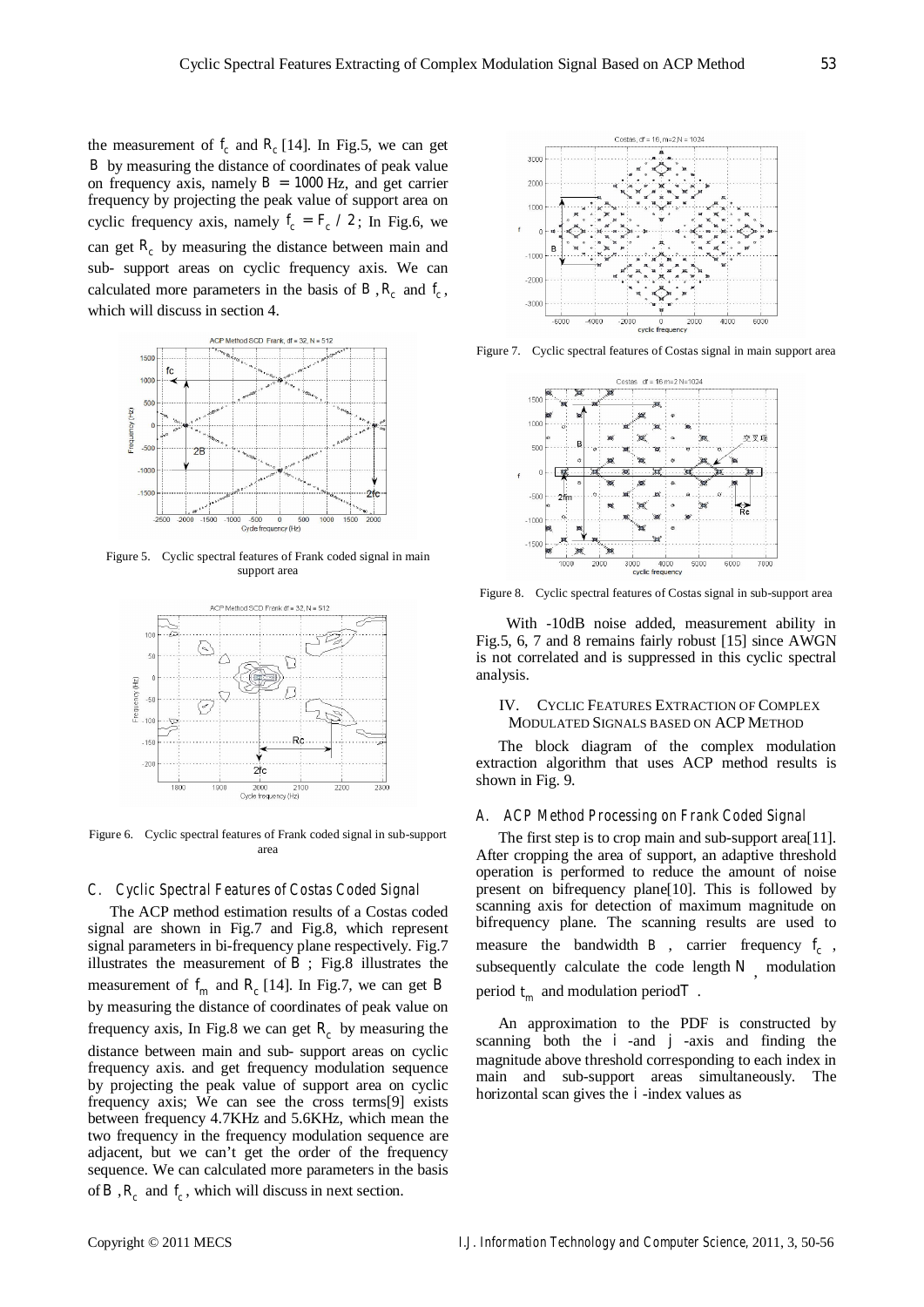

Figure 9. Block diagram of complex modulation signal feature extraction processing using ACP method

$$
X_j = \oint_{j=1}^{N} S(j,j) \tag{22}
$$

and

$$
PDF_{j} = \frac{X_{j= (1:N)}}{\hat{\mathbf{d}} \cdot X_{j= (1:N)}}
$$
(23)

This energy distribution enables the location of the support areas in the bifrequency plane to be determined. In main support area, the scan on both  $\dot{\mathbf{i}}$  - and  $\dot{\mathbf{i}}$  - axis from the lower index values to the higher index values to a level above -6dB gives  $I_{11}$  and  $I_{11}$ ; from the higher index values to the lower index values to a level above - 6dB gives  $f_2$  and  $f_2$ . In sub-support area, the scan remains the same as in main support area and give  $I_{21}$ ,  $I_{22}$ ,  $j_2$ ,  $j_2$ . Thus

$$
2f_c = \frac{I_{21} + I_{22}}{2} \tag{24}
$$

and

$$
B = \frac{J_{11} + J_{12}}{2} \tag{25}
$$

We introduce $(24)$  and  $(25)$  into  $(15)$ , the modulation time  $t_{\beta}$ , code length *N* and modulation period *T* can be obtained.

## *B. ACP Method Processing on Costas Coded Signal*

For Costas coded signal, the ACP algorithm processing steps remains the same on the whole, but the key parameter  $f_c$  in Frank coded signal becomes frequency modulation sequence  $f_m$  [11]. In main support area of Costas coded signal, the scan on both  $\dot{\mathbf{I}}$ - and  $\dot{\mathbf{I}}$ axis from the lower index values to the higher index values to a level above -6dB gives  $\vec{i}_1$  and  $\vec{j}_1$ ; from the higher index values to the lower index values to a level above -6dB gives  $\mathbf{i}_M$  and  $\mathbf{i}_M$ . In sub-support area, the scan remains the same as in main support area and give  $\zeta_1$ ,

$$
2f_c = \frac{i_{2j} + i_{2(j+1)}}{2}
$$
 (26)

and

$$
B = \frac{j_{11} + j_M}{2} \tag{27}
$$

$$
R_c = \frac{1}{M-1} \prod_{j=2}^{M} \left| (i'_{2j} - i'_{2(j-1)}) \right|
$$
 (28)

We introduce(26),  $(27)$  and  $(28)$  into  $(16)$ , the modulation time  $t_{j}$ , code length *N* and modulation period *T* can be obtained[12].

In terms of a noisy background, the scan method described above will degrade the signal's PDF. The procedure can be modified to use an adaptive noise filter $[13]$ .

#### V. TESTING THE ALGORITHM

To evaluate the algorithm's accuracy, the parameter extraction algorithm is tested in this section.

#### *A. ACP Method Processing on Frank Coded Signal*

The algorithm checks the signal for the existence of the noise and uses cyclic spectral analysis method to extract the parameters. The signals with no noise can analyzed with 64Hz of frequency resolution but the signals with - 6dB noise cannot analyzed with it due to the computational difficulties. The signal with -6dB noise do not have a code rate solution, since the resolution of the frequency should be smaller than the largest parameter being measured or extracted [14]. When code length  $N_c$  is

9 and 16, the corresponding code rate  $\mathbb{R}_c$  are

$$
R_c = \frac{1}{N_f} = \frac{1}{9 * 10^{-3} s} = 111.1 Hz > 64 Hz
$$
 (29)

$$
R_c = \frac{1}{Nt_b} = \frac{1}{16 * 10^{-3} s} = 62.5 Hz < 64 Hz
$$
 (30)

from (29)and (30)We see the frequency resolution  $Df$  can achieve 64Hz when  $N_c \, \pounds \, 9$  ,while  $N^3$  16, Df can't achieve 64Hz, neither the code  $R_c$ , the effectiveness of ACP is decided by code length  $N_c$ .

Three Frank coded signals are analyzed in the test, the key parameters are  $f_c$ ,  $f_s$ ,  $B$ ,  $N$ , and the range of SNR is -10~0dB.The normalized RMS error (NRMSE)[15] is used to verify the effectiveness of parameter extracting. If  $\partial_{k}(k=1,2,L,\mathcal{N})$  is the estimate value of a quantity whose exact value is  $a$ , then NRMSE is defined by: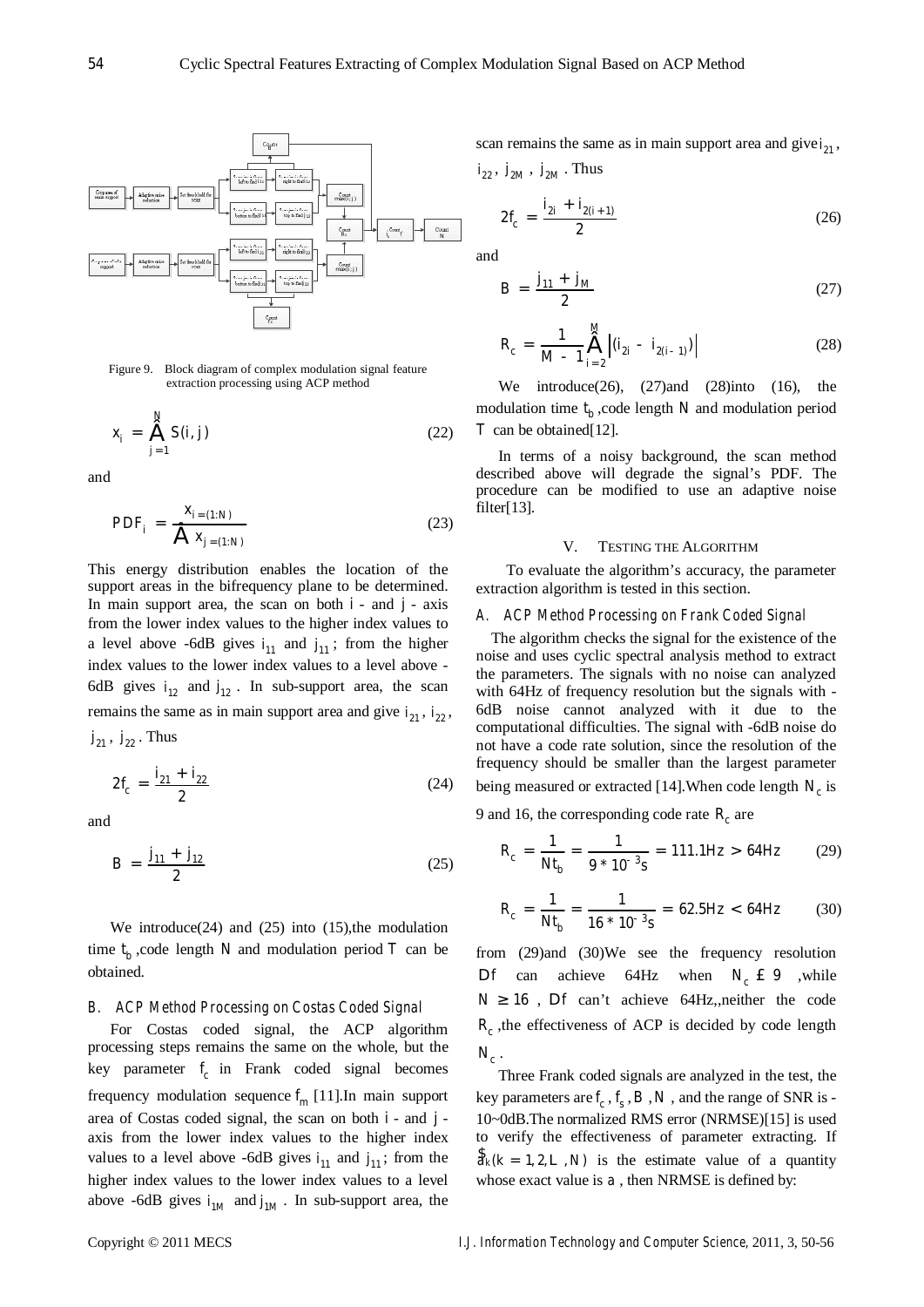and gives an indication of how good a measurement is relative to the size of the thing being measured.

200 times Monte Carlo simulation tests are carried out in the condition of different SNR. The parameters used to generate the Frank coded modulations are  $f_s$ =7000Hz,  $f_c$ =1000Hz,  $B$ =1000Hz, and  $N_c$ =4, 9, 16. The results of parameters extraction are showed in Table 1 The NRMSE of tests are showed in Table 2, The NRMSE curves are plotted in Fig. 10 and Fig.11.

TABLE I. TURE AND MEASURED PARAMETERS OF FRANK **SIGNAL** 

|               | <b>True Parameters</b>     |                  |         |      |              |       |  |  |
|---------------|----------------------------|------------------|---------|------|--------------|-------|--|--|
| <b>Signal</b> | $f_c$                      | $\boldsymbol{B}$ | $R_{c}$ | t,   | $\mathcal T$ | $N_c$ |  |  |
| 1             | 1K                         | 1k               | 250     | 1    | 4            | 4     |  |  |
| 2             | 1K                         | 1k               | 111     | 1    | 9            | 9     |  |  |
| 3             | 1K                         | 1k               | 62.5    | 1    | 16           | 16    |  |  |
| <b>Signal</b> | <b>Measured Parameters</b> |                  |         |      |              |       |  |  |
| 1             | 1001                       | 1012             | 246     | 0.99 | 4.07         | 4.11  |  |  |
| 2             | 998                        | 1231             | 116     | 0.81 | 8.62         | 10.61 |  |  |
| 3             | 1073                       | 957              | 61.5    | 1.04 | 16.3         | 15.56 |  |  |

TABLE II. NRMSE OF KEY PAMAMETERS OF FRANK SIGNAL

| <b>Signal</b> | $f_c$ | $\boldsymbol{B}$ | $R_{c}$ | Y,    | ゖ     | W     |
|---------------|-------|------------------|---------|-------|-------|-------|
|               | 0.081 | 0.055            | 0.013   | 0.036 | 0.013 | 0.087 |
|               | 0.073 | 0.049            | 0.010   | 0.032 | 0.012 | 0.127 |
| 2             | 0.072 | 0.031            | 0.009   | 0.029 | 0.010 | 0.053 |

For the test results, The NRMSE curve of carrier frequency  $f_c$  and bandwidth  $B$  are shown in Fig.6, The curves of code rate  $R_c$  and modulation period  $T$  are just like the curve of  $f_c$  [17], which are influenced by resolution of cyclic frequency D*a* ;the curves of modulation time  $t_b$  is just like the curve of  $B$ , which is influenced by the resolution of frequency D*f* .

The test results shows that the NRMSE curves of  $B$  and  $t<sub>j</sub>$  are more remarkable than that of the other parameters. The NRMSE of code length  $N_c$  is decided by both D*a* and D*f* , the results is more complicated. The NRMSE of other parameters decline with the increase of  $N$ , since the long code length can obtain good processing gain.



Figure 10.  $f_c$ NRMSE curves of Frank coded signal



Figure 11. Bandwidth *B* NRMSE curves of Frank coded signal

#### *B. ACP Method Processing on Costas Coded Signal*

First we evaluate the computation complexity of ACP method on feature extraction of Costas signals. The code length is  $N$ , ACP method compute two parallel FFT, and each computation follow the linear logarithm complexity[18], means  $O(2N \log_2 N)$  .The traditional cyclic spectral estimator compute double FFT, the computation follow the quadratic order complexity, mean  $O(N^2)$  *O*  $O(2N \log_2 N)$  is lower order than  $O(N^2)$  in general[19], and the computation complexity of ACP method declines significantly as code length *N* increases. Meanwhile, the resolution restriction is just the same as Frank coded signal showed in (29) and (30), hence the effectiveness of ACP is decided by code length *N* .

Three Costas coded signals are analyzed in the test, the key parameters are  $f_c$ ,  $f_s$ ,  $B$ ,  $N$ , and the range of SNR is -10~0dB.The normalized RMS error(NRMSE) is used to verify the effectiveness of parameter extracting as in (31).

200 times Monte Carlo simulation tests are carried out in the condition of different SNR. The parameters used to generate the Costas coded modulations are  $f_s$ =7000Hz,

 $f_c = 1000 \text{ Hz}$ ,  $B = 1000 \text{ Hz}$ , and  $f_m = \{4, 7, 1, 6, 5, 2, 3\}$  *Hz*. The NRMSE curves are plotted in Fig. 12 .